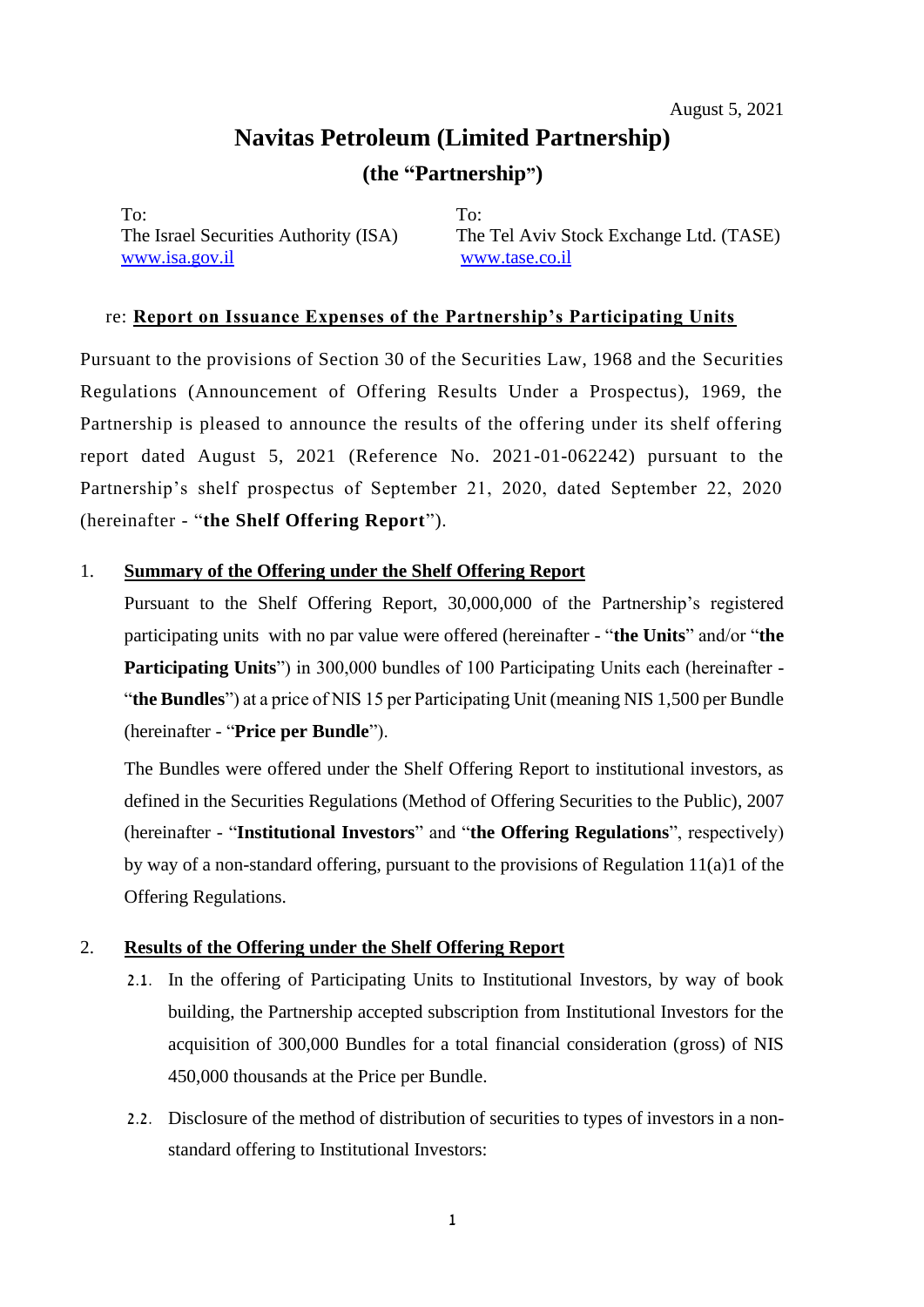| Type of<br><b>Institutional</b><br><b>Investor</b> | No. of<br><b>Investors</b> | No. of<br><b>Bundles</b><br><b>Allotted</b><br>to<br><b>Investors</b> | $%$ of the<br>total<br>securities<br>allotted in<br>the offering | <b>No. of Investors of</b><br>the same type<br>whose acquisition<br>is for their nostro<br>account | No. of Investors to<br>which securities were<br>allotted in a<br>percentage exceeding<br>10% of the allotted<br>securities |
|----------------------------------------------------|----------------------------|-----------------------------------------------------------------------|------------------------------------------------------------------|----------------------------------------------------------------------------------------------------|----------------------------------------------------------------------------------------------------------------------------|
| Insurance                                          | 4 <sup>1</sup>             | 43,398                                                                | 14.5%                                                            | 1                                                                                                  | $\mathbf{0}$                                                                                                               |
| Mutual<br>funds                                    | $13^{2}$                   | 30,512                                                                | 10.2%                                                            | $\Omega$                                                                                           | $\mathbf{0}$                                                                                                               |
| Company<br>with equity<br>of NIS 50<br>million     | $35^{3}$                   | 177,289                                                               | 59.1%                                                            | $\Omega$                                                                                           | $\overline{2}$                                                                                                             |
| Provident<br>funds                                 | 4 <sup>4</sup>             | 45,801                                                                | 15.3%                                                            | $\theta$                                                                                           | $\Omega$                                                                                                                   |
| Bank                                               | 1                          | 3,000                                                                 | 1.0%                                                             | $\boldsymbol{0}$                                                                                   | $\mathbf{0}$                                                                                                               |
| Total                                              |                            |                                                                       |                                                                  |                                                                                                    |                                                                                                                            |
|                                                    | 57                         | 300,000                                                               | 100%                                                             | 1                                                                                                  | 2                                                                                                                          |

To the best of the Partnership's knowledge, there are no entities with an interest in the offering<sup>5</sup> among the Institutional Investors to which Units were allotted as described above, other than the following: A total of 27,125 were allotted to Noked entities; 10,000 Units were allotted to Israel Share Partnership Phoenix Amitim and 2,030 Units were allotted to Forte Trust Funds - as having an interest in the Partnership. 12,000 Units were allotted to Menora Mivtachim Tradable Shares in Israel; 942 Units were allotted to Epsilon Mutual Funds Ltd.; 14,999 Units were allotted to Discount Capital Ltd. and 1,398 Units were allotted to Menora Mivtachim Insurance Ltd. - as entities affiliated with the offering underwriters.

<sup>1</sup>From 3 insurance companies.

<sup>2</sup>From 8 mutual funds.

<sup>3</sup>From 26 companies with equity higher than NIS 50 million.

<sup>4</sup>From 3 provident companies .

<sup>&</sup>lt;sup>5"</sup>Entities affiliated with the offering" - a company with an interest and parties entitled to a consideration in connection with the issuance procedure, including entities associated with the underwriters and distributors.